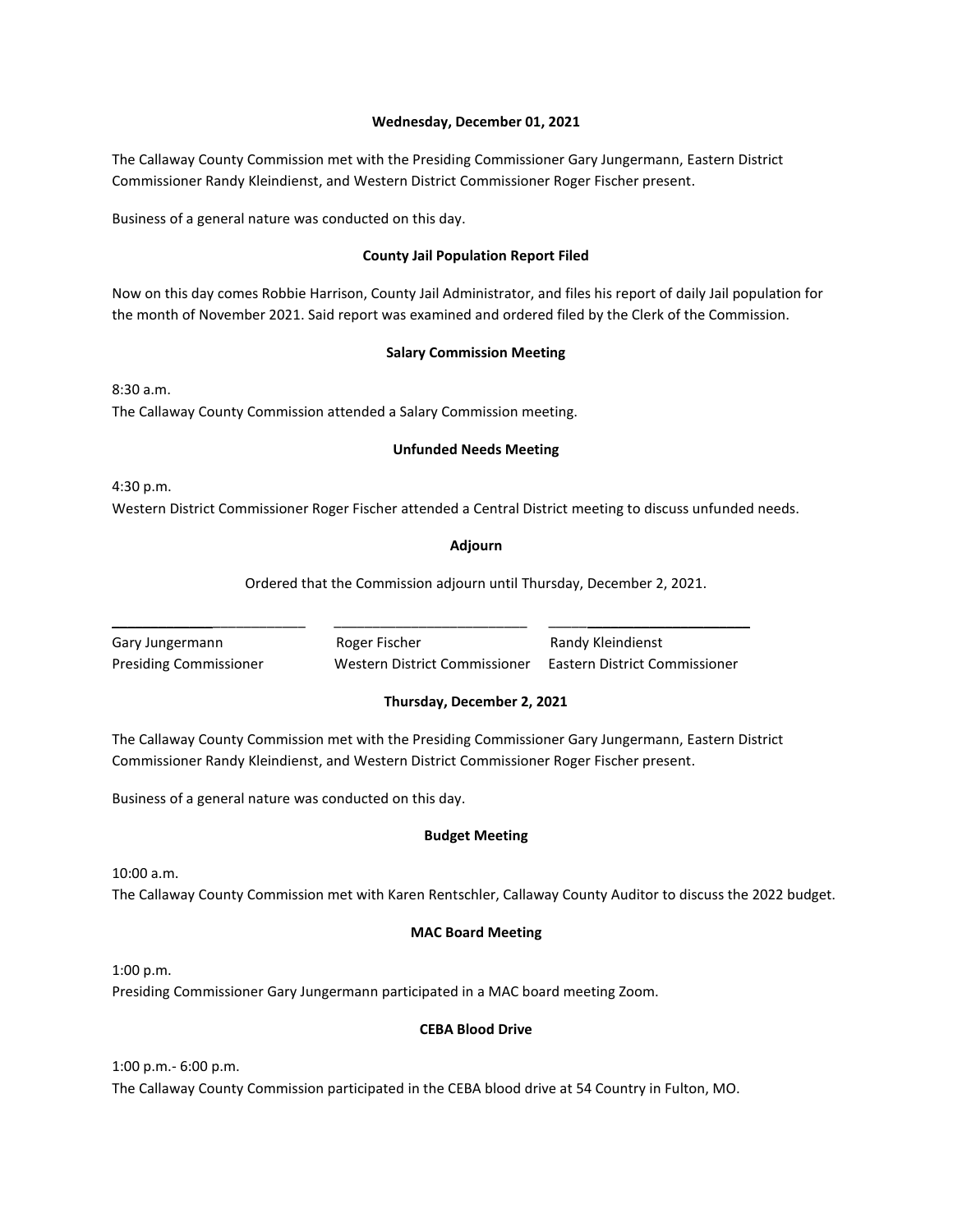#### **Sewer Board Meeting**

6:00 p.m.

Presiding Commissioner Gary Jungermann attended a Sewer Board meeting in Kingdom City, MO.

#### **Adjourn**

# Ordered that the Commission adjourn until Friday, December 3, 2021.

| Gary Jungermann               | Roger Fischer                 | Randy Kleindienst             |
|-------------------------------|-------------------------------|-------------------------------|
| <b>Presiding Commissioner</b> | Western District Commissioner | Eastern District Commissioner |

#### **Friday, December 03, 2021**

The Callaway County Commission met with the Presiding Commissioner Gary Jungermann, Eastern District Commissioner Randy Kleindienst, and Western District Commissioner Roger Fischer present.

Business of a general nature was conducted on this day.

#### **County Recorder's Fees Filed**

Now on this day comes Christine Kleindienst, County Recorder, and files her report of fees collected by her office for the month of November 2021. Said report was examined and ordered filed by the Clerk of the Commission.

#### **Vendor Checks Issued**

The Callaway County Clerk issued vendor checks in the amount of \$197,893.51.

#### **FEMA Meeting**

10:00 a.m. Presiding Commissioner Gary Jungermann participated in a FEMA meeting at the Callaway County EOC office.

#### **Port Meeting**

11:30 a.m. Western District Commissioner Roger Fischer attended a port meeting in Jefferson City, MO.

# **Adjourn**

\_\_\_\_\_\_\_\_\_\_\_\_\_\_\_\_\_\_\_\_\_\_\_\_\_ \_\_\_\_\_\_\_\_\_\_\_\_\_\_\_\_\_\_\_\_\_\_\_\_\_ \_\_\_\_\_\_\_\_\_\_\_\_\_\_\_\_\_\_\_\_\_\_\_\_\_\_

Ordered that the Commission adjourn until Monday, December 06, 2021.

Gary Jungermann **Roger Fischer** Randy Kleindienst Presiding Commissioner Western District Commissioner Eastern District Commissioner

# **Monday, December 06, 2021**

The Callaway County Commission met with the Presiding Commissioner Gary Jungermann, Eastern District Commissioner Randy Kleindienst, and Western District Commissioner Roger Fischer present.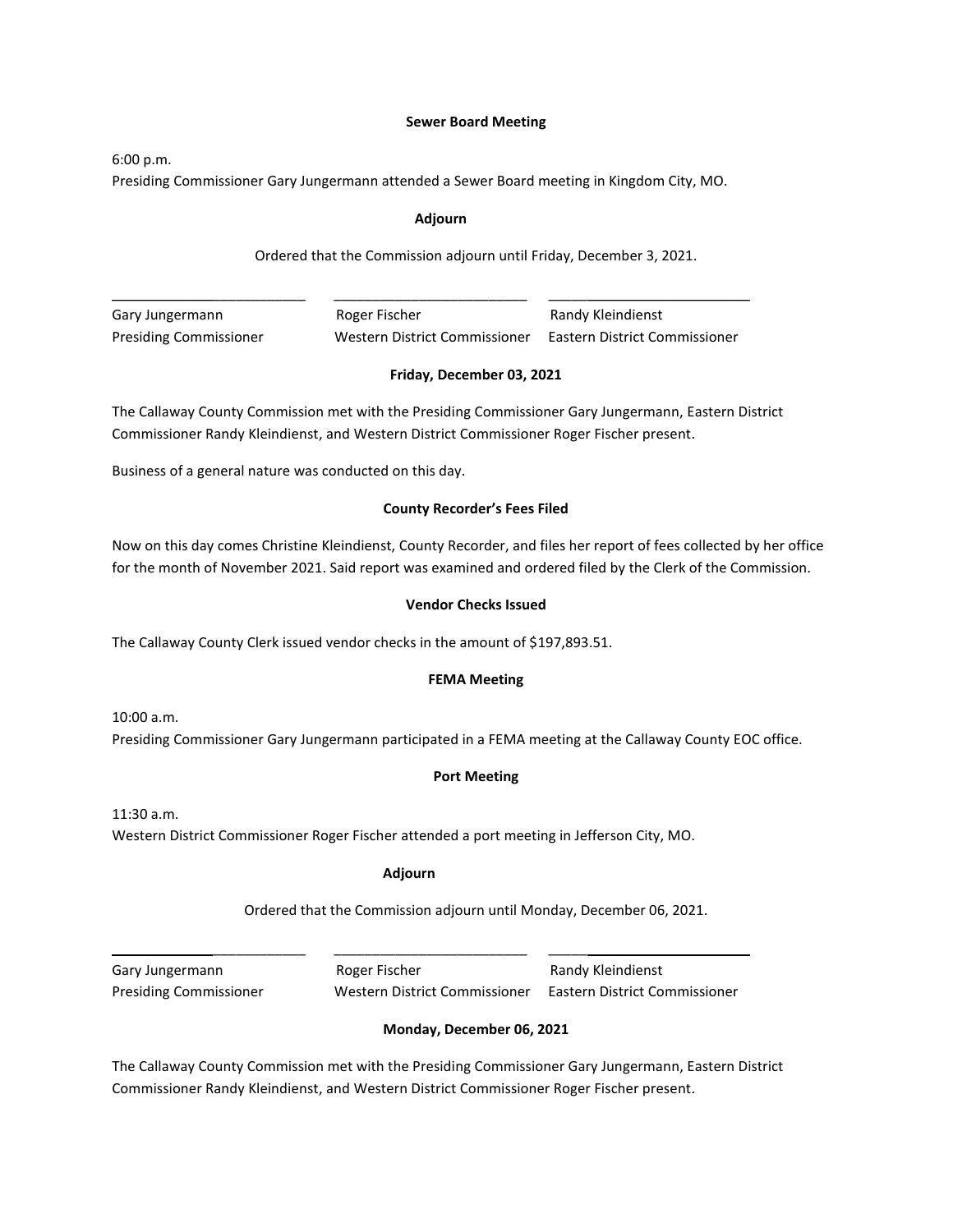Business of a general nature was conducted on this day.

# **Medical Examiner Contract, ARPA Funds, Sewer District and Holidays**

# 8:30 a.m.

The Callaway County Commission met to discuss ARPA funds, the 2022 medical examiner contract and the 2022 holiday list. Leah Laramore, Callaway County Human Resource Director was also present for this meeting. Jordan McDow was present representing the Callaway County Clerk's office.

First, the group discussed the ARPA funds. The ARPA committee approved allocating \$250,000.00 to the Callaway County Sewer District.

Eastern District Commissioner Randy Kleindienst made a motion to approve the allocation of \$250,000.00 to

Western District Commissioner Roger Fischer seconded the motion. All in favor, ayes have it. Court Order #116 signed.

Next, the group discussed the medical examiner contract and what the medical examiner does for the county. The cost has increased this year to \$124,821.00 and the county attorney has advised the county can use ARPA funds to pay for the increase due to the medical examiners explanation of the funds being used to cover COVID testing and to update air quality in their facility.

Eastern District Commissioner Randy Kleindienst made a motion to enter into contract with the University of Missouri Pathology department, effective January 01, 2022 through December 31, 2022, in the amount of \$124,821.00 and authorizes Presiding Commissioner Gary Jungermann to sign the contract on behalf of the county.

Western District Commissioner Roger Fischer seconded the motion. All in favor, ayes have it. Court Order #115 signed.

Finally, the group discussed the 2022 holiday schedule. New Year falls on a Saturday and the standard would be to take off on December 31, 2021. The group discussed taking the holiday and agreed to take the holiday. The group also discussed Emancipation Day also known as "Juneteenth."

Eastern District Commissioner Randy Kleindienst made a motion to approve the holiday list as presented with an asterisk besides Emancipation aka Juneteenth stating if the State takes it as a holiday then the county will also.

Western District Commissioner Roger Fischer seconded the motion. All in favor, ayes have it. Court Order #114 signed.

#### **Court Order 114 - 2022 Holiday List**

Now on this day, the Callaway County Commission does hereby approve the following 2022 holiday schedule:

| New Years Day Observed     | Friday, December 31, 2021                                        |
|----------------------------|------------------------------------------------------------------|
| Martin Luther King Jr. Day | Monday, January 17, 2022                                         |
| Lincoln's Birthday         | Friday, February 11, 2022                                        |
| Washington's Birthday      | Monday, February 21, 2022                                        |
| Truman Day                 | Monday, May 9, 2022                                              |
| <b>Memorial Day</b>        | Monday, May 30, 2022                                             |
| <b>Emancipation Day</b>    | Monday, June 20, 2022 ** Pending State of Missouri's decision ** |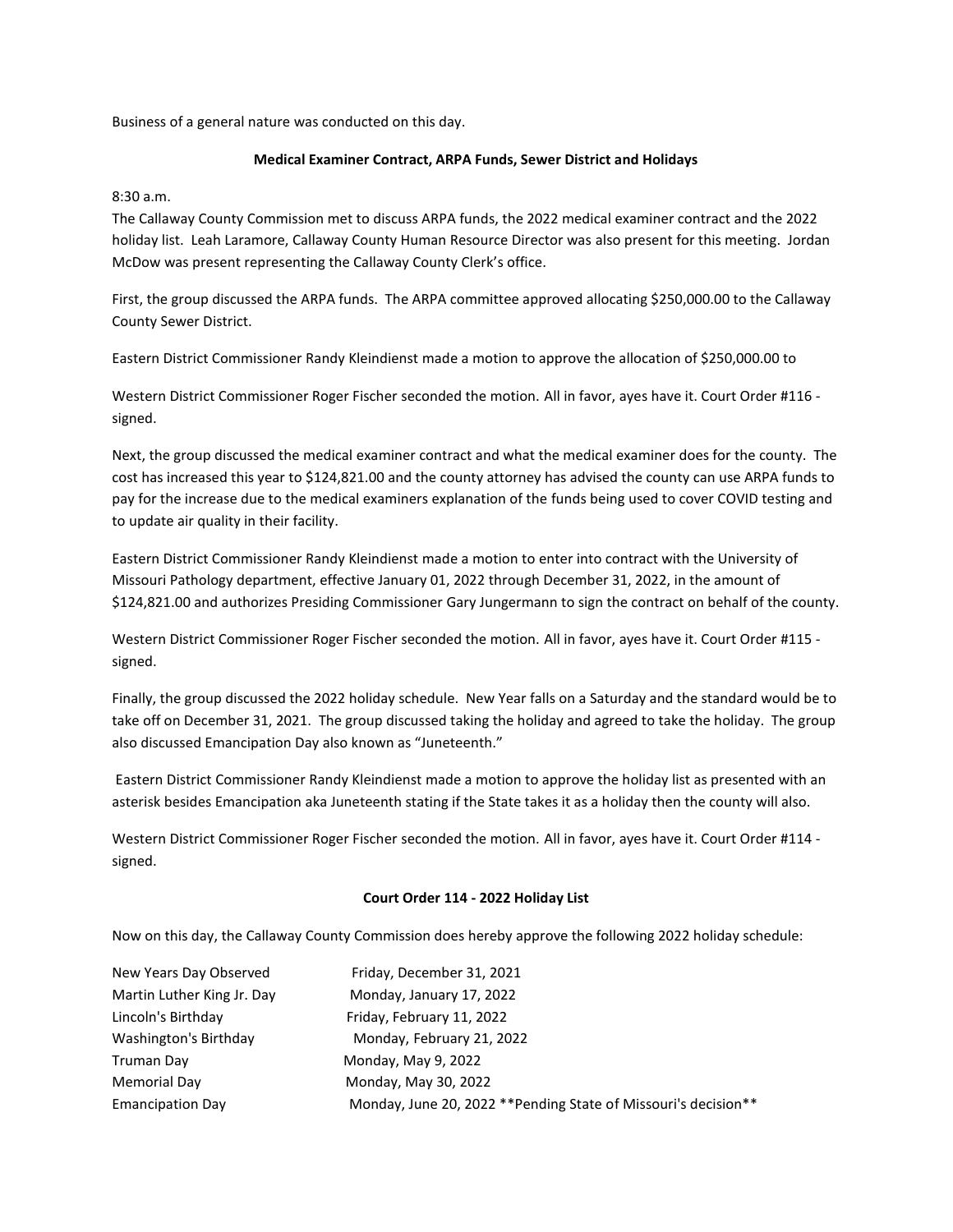| Independence Day    | Monday, July 4, 2022                                      |
|---------------------|-----------------------------------------------------------|
| Labor Day           | Monday, September 5, 2022                                 |
| Columbus Day        | Monday, October 10, 2022                                  |
| <b>Veterans Day</b> | Friday, November 11, 2022                                 |
| Thanksgiving        | Thursday, November 24, 2022 and Friday, November 25, 2022 |
| Christmas Day       | Monday, December 26, 2022                                 |

# **Court Order 115 - Medical Examiner Contract 2022**

Now on this day, the Callaway County Commission does hereby enter into contract with the University of Missouri Pathology department, effective January 01, 2022 through December 31, 2022, in the amount of \$124,821.00 and authorizes Presiding Commissioner Gary Jungermann to sign the contract on behalf of the county.

# **Court Order 116 - Allocating ARPA Funds to Callaway County Sewer District**

Now on this day, the Callaway County Commission does approve allocating \$250,000.00 in ARPA funds to the Callaway County Sewer District.

#### **Adjourn**

Ordered that the Commission adjourn until Tuesday, December 07, 2021.

Gary Jungermann **Roger Fischer Randy Kleindienst** Randy Kleindienst Presiding Commissioner Western District Commissioner Eastern District Commissioner

# **Tuesday, December 07, 2021**

The Callaway County Commission met with the Presiding Commissioner Gary Jungermann, Eastern District Commissioner Randy Kleindienst, and Western District Commissioner Roger Fischer present.

\_\_\_\_\_\_\_\_\_\_\_\_\_\_\_\_\_\_\_\_\_\_\_\_\_ \_\_\_\_\_\_\_\_\_\_\_\_\_\_\_\_\_\_\_\_\_\_\_\_\_ \_\_\_\_\_\_\_\_\_\_\_\_\_\_\_\_\_\_\_\_\_\_\_\_\_\_

Business of a general nature was conducted on this day.

# **County Treasurer's Fees Filed**

Now on this day comes Debbie Zerr, County Treasurer, and files her report of fees collected by her office for the month of November, 2021. Said report was examined and ordered filed by the Clerk of the Commission.

# **Community Update**

9:00 a.m.

Presiding Commissioner Gary Jungermann participated in the Callaway Chamber of Commerce community update Zoom.

# **Opioid Litigation Paperwork**

2:00 p.m.

The Callaway County Commission met with Ben Miller of the Callaway Count Prosecuting Attorney's office to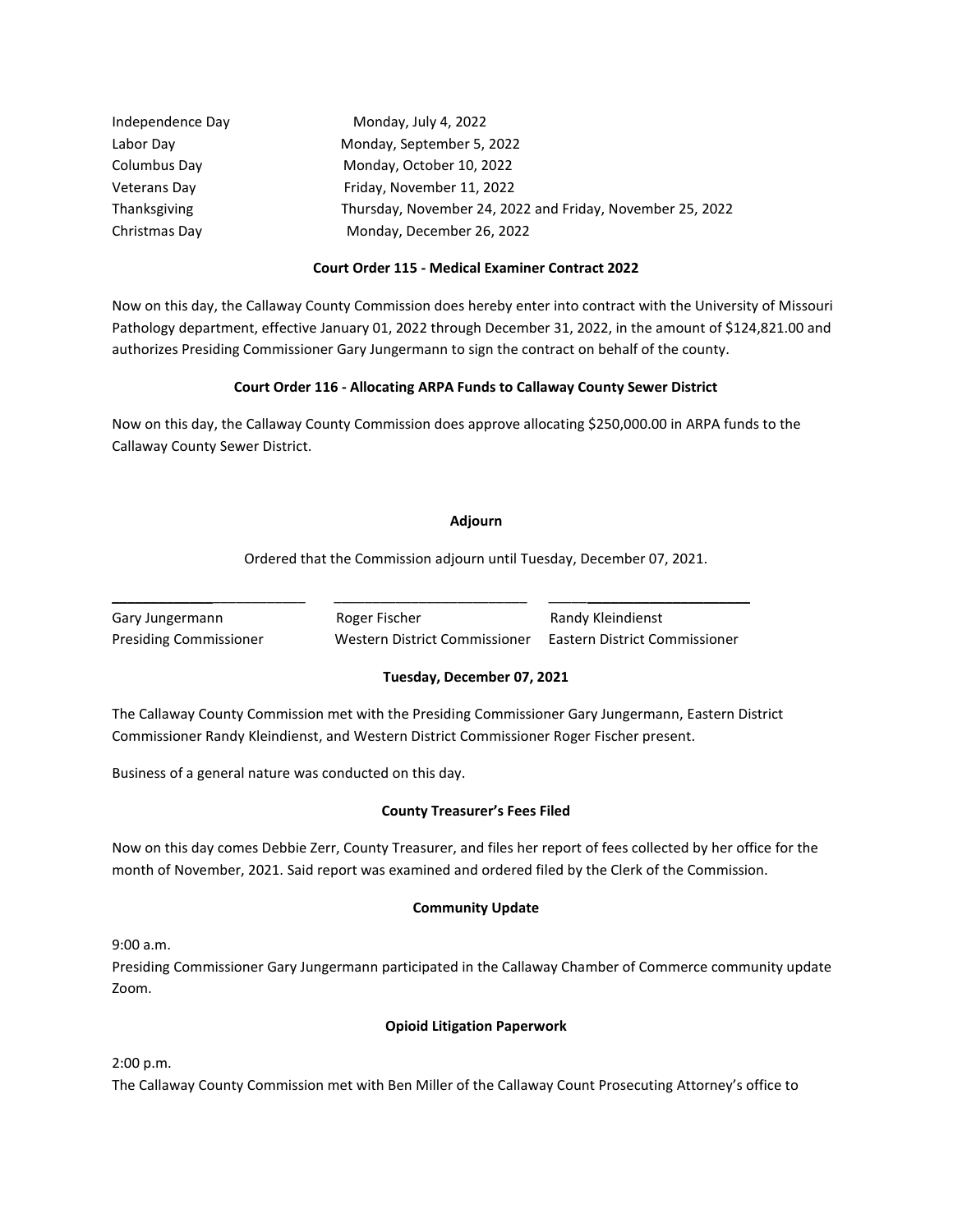discuss paperwork for the opioid litigation. Jordan McDow was present representing the Callaway County Clerk's office.

Ben Miller presented more paperwork to the Commission for the opioid litigation settlement.

Eastern District Commissioner Randy Kleindienst made a motion to enter into agreement via the Subdivision Distributor Settlement Participation form referencing the opioid litigation and authorize Presiding Commissioner Gary Jungermann to sign on behalf of the county.

Western District Commissioner Roger Fischer seconded the motion. All in favor, ayes have it. Court Order #118 signed.

Western District Commissioner Roger Fischer made a motion to enter into agreement via the Subdivision Janssen Settlement Participation form referencing the opioid litigation and authorize Presiding Commissioner Gary Jungermann to sign on behalf of the county.

Eastern District Commissioner Randy Kleindienst seconded the motion. All in favor, ayes have it. Court Order #117 - signed.

# **Court Order 117 - Opioid Litigation - Subdivision Janssen Settlement Form**

Now on this day, the Callaway County Commission does into agreement via the Subdivision Janssen Settlement Participation form referencing the opioid litigation and authorize Presiding Commissioner Gary Jungermann to sign on behalf of the county.

# **Court Order 118 - Opioid Litigation - Subdivision Distributor Settlement Participation**

Now on this day, the Callaway County Commission does into agreement via the Subdivision Distributor Settlement Participation form referencing the opioid litigation and authorize Presiding Commissioner Gary Jungermann to sign on behalf of the county.

# **Adjourn**

Ordered that the Commission adjourn until Wednesday, December 08, 2021.

Gary Jungermann **Roger Fischer** Romes Randy Kleindienst Presiding Commissioner Western District Commissioner Eastern District Commissioner

# **Wednesday, December 08, 2021**

The Callaway County Commission met with the Presiding Commissioner Gary Jungermann, Eastern District Commissioner Randy Kleindienst, and Western District Commissioner Roger Fischer present.

\_\_\_\_\_\_\_\_\_\_\_\_\_\_\_\_\_\_\_\_\_\_\_\_\_ \_\_\_\_\_\_\_\_\_\_\_\_\_\_\_\_\_\_\_\_\_\_\_\_\_ \_\_\_\_\_\_\_\_\_\_\_\_\_\_\_\_\_\_\_\_\_\_\_\_\_\_

Business of a general nature was conducted on this day.

# **County Health Department's Reports Filed**

Now on this day comes Sharon Lynch, County Health Administrator, and files her reports of fees and grants collected by her department for the months of September 2021 and October 2021 Said reports were examined and ordered filed by the Clerk of the Commission.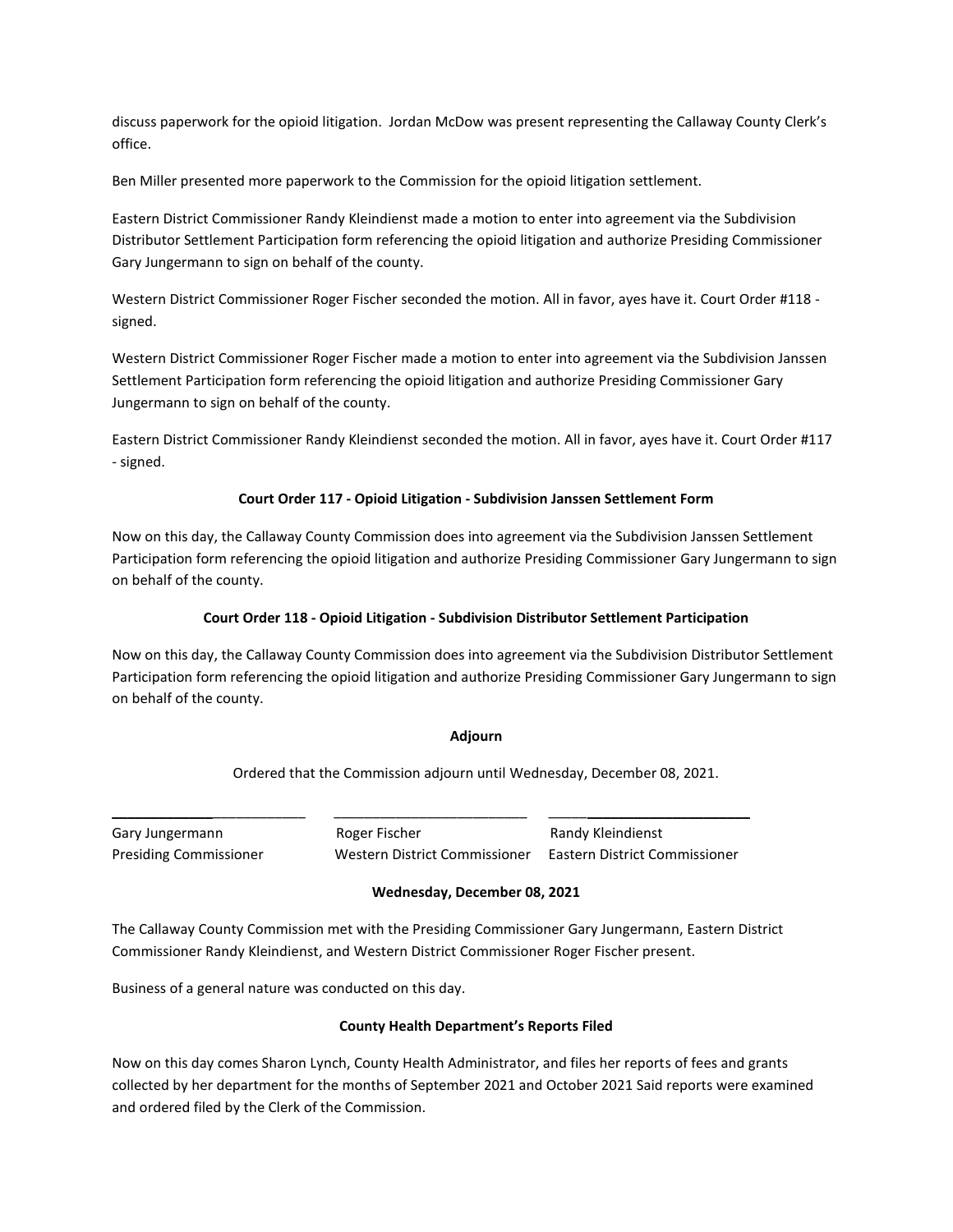#### **Budget Meeting**

10:00 a.m.

The Callaway County Commission met with Karen Rentschler, Callaway County Auditor to discuss the 2022 budget.

#### **Pre-Construction Meeting**

2:00 p.m.

The Callaway County Commission attended a pre-construction meeting for BRO-B014(25) CR1051 Bridge at the Callaway County Health Department.

#### **Adjourn**

Ordered that the Commission adjourn until Thursday, December 09, 2021.

Gary Jungermann **Roger Fischer** Randy Kleindienst

\_\_\_\_\_\_\_\_\_\_\_\_\_\_\_\_\_\_\_\_\_\_\_\_ \_\_\_\_\_\_\_\_\_\_\_\_\_\_\_\_\_\_\_\_\_\_\_\_\_ \_\_\_\_\_\_\_\_\_\_\_\_\_\_\_\_\_\_\_\_\_\_\_\_\_\_

Presiding Commissioner Western District Commissioner Eastern District Commissioner

#### **Thursday, December 09, 2021**

The Callaway County Commission met with the Presiding Commissioner Gary Jungermann, Eastern District Commissioner Randy Kleindienst, and Western District Commissioner Roger Fischer present.

Business of a general nature was conducted on this day.

#### **Vendor Checks Issued**

The Callaway County Clerk issued vendor checks in the amount of \$125,546.86.

#### **Reappoint Board Members**

9:00 a.m.

The Callaway County Commission met to reappoint various board members. Jordan McDow was present representing the Callaway County Clerk's office.

David McDaniel, Jon Bell and Tom Howard needed reappointing to the IDA board for a six-year term.

Western District Commissioner Roger Fischer made a motion to reappoint David McDaniel, John Bell and Thomas Howard the Industrial Development Authority Board for six year terms, effective 09/01/2021 and expiring 08/31/2027.

Eastern District Commissioner Randy Kleindienst seconded the motion. All in favor, ayes have it. Court Order #120 - signed.

Next, the entire CAMPO board needed to be reappointed for one-year terms.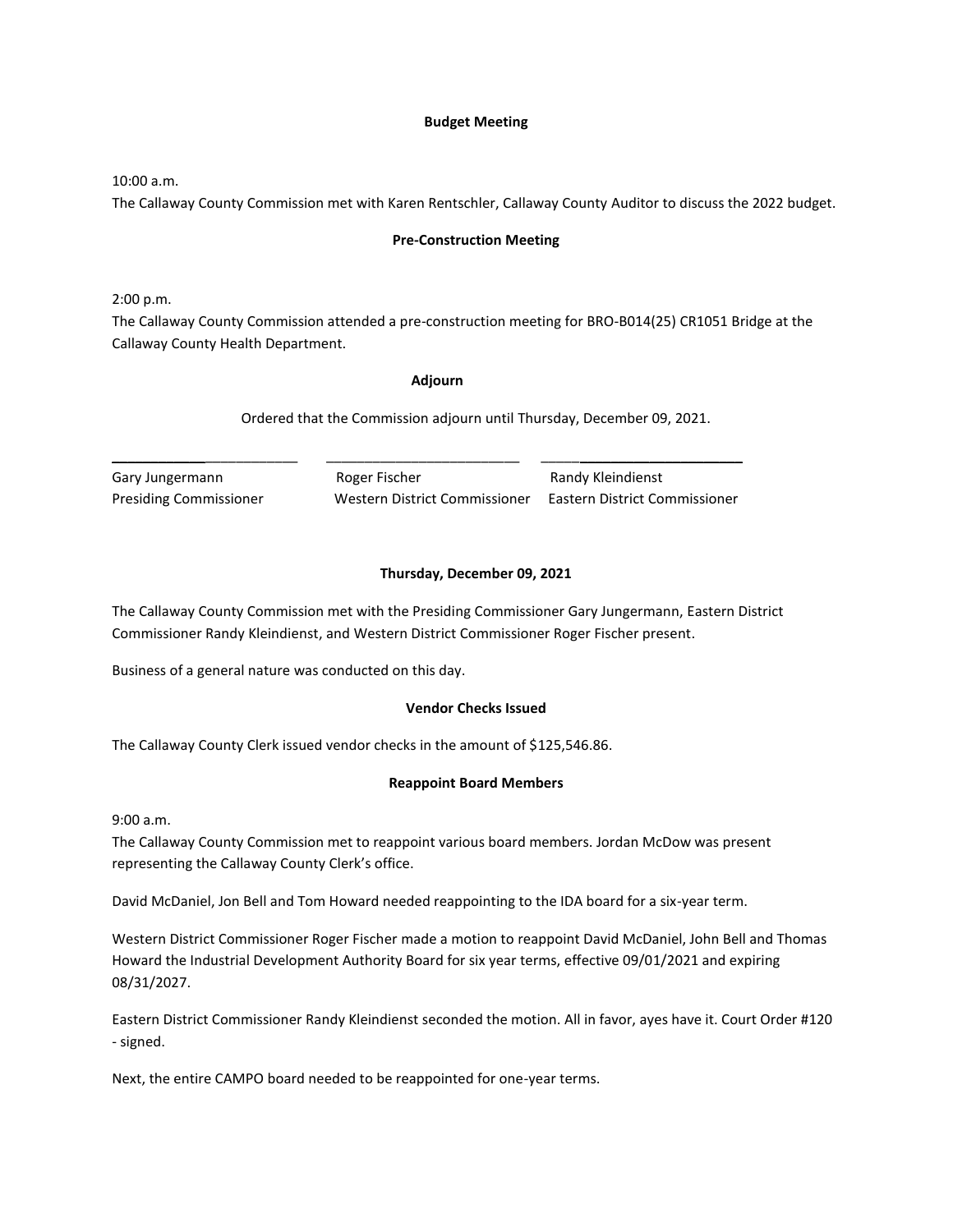Eastern District Commissioner Randy Kleindienst made a motion to reappoint the Capital Area Metropolitan Planning Organization Board as it stands.

Western District Commissioner Roger Fischer seconded the motion. All in favor, ayes have it. Court Order #119 signed.

Next, Roger Fischer needed to be reappointed to the Heartland Port Authority Board for a three-year term.

Eastern District Commissioner Randy Kleindienst made a motion to reappoint Roger Fischer to the Heartland Port Authority board for a three-year term effective 01/01/2022 and expiring 12/31/2024.

Western District Commissioner Roger Fischer seconded the motion. All in favor, ayes have it. Court Order #121 signed.

Next, the entire Callaway County Sewer District Board needed to be reappointed for a one-year term.

Western District Commissioner Roger Fischer made a motion to reappoint the Callaway County Sewer District Board as it stands.

Eastern District Commissioner Randy Kleindienst seconded the motion. All in favor, ayes have it. Court Order #123 - signed.

Next, Mylene Dunn needed to be reappointed to the Callaway County Sewer Trustees for a two year term.

Eastern District Commissioner Randy Kleindienst made a motion to reappoint the Callaway County Sewer District Board as it stands.

Western District Commissioner Roger Fischer seconded the motion. All in favor, ayes have it. Court Order #124 signed.

Lastly, the entire Domestic Violence Board needed to be reappointed for a one-year term.

Eastern District Commissioner Randy Kleindienst made a motion to reappoint the Shelter for Domestic Violence Board as it stands.

Western District Commissioner Roger Fischer made. Court Order #122 - signed.

#### **Court Order 119 - CAMPO Board Appointments**

Now on this day, the Callaway County Commission does hereby reappoint the Capital Area Metropolitan Planning Organization Board as it stands.

Capital Area Metropolitan Planning Organization

| Individual                                 | Term   | Effective | Expires    |
|--------------------------------------------|--------|-----------|------------|
| Roger Fischer (Voting Member)              | 1 year | 1/1/2022  | 12/31/2022 |
| Gary Jungermann (alternate)                | 1 year | 1/1/2022  | 12/31/2022 |
| Paul Winkelmann (Tech Comm. #1)            | 1 year | 1/1/2022  | 12/31/2022 |
| Randy Kleindienst (alternate)              | 1 year | 1/1/2022  | 12/31/2022 |
| Mark Tate (Tech Comm. #2)                  | 1 year | 1/1/2022  | 12/31/2022 |
| Hanna Thomas (Voting Member and alternate) | 1 vear | 1/1/2022  | 12/31/2022 |

#### **Court Order 120 - Industrial Development Authority Board**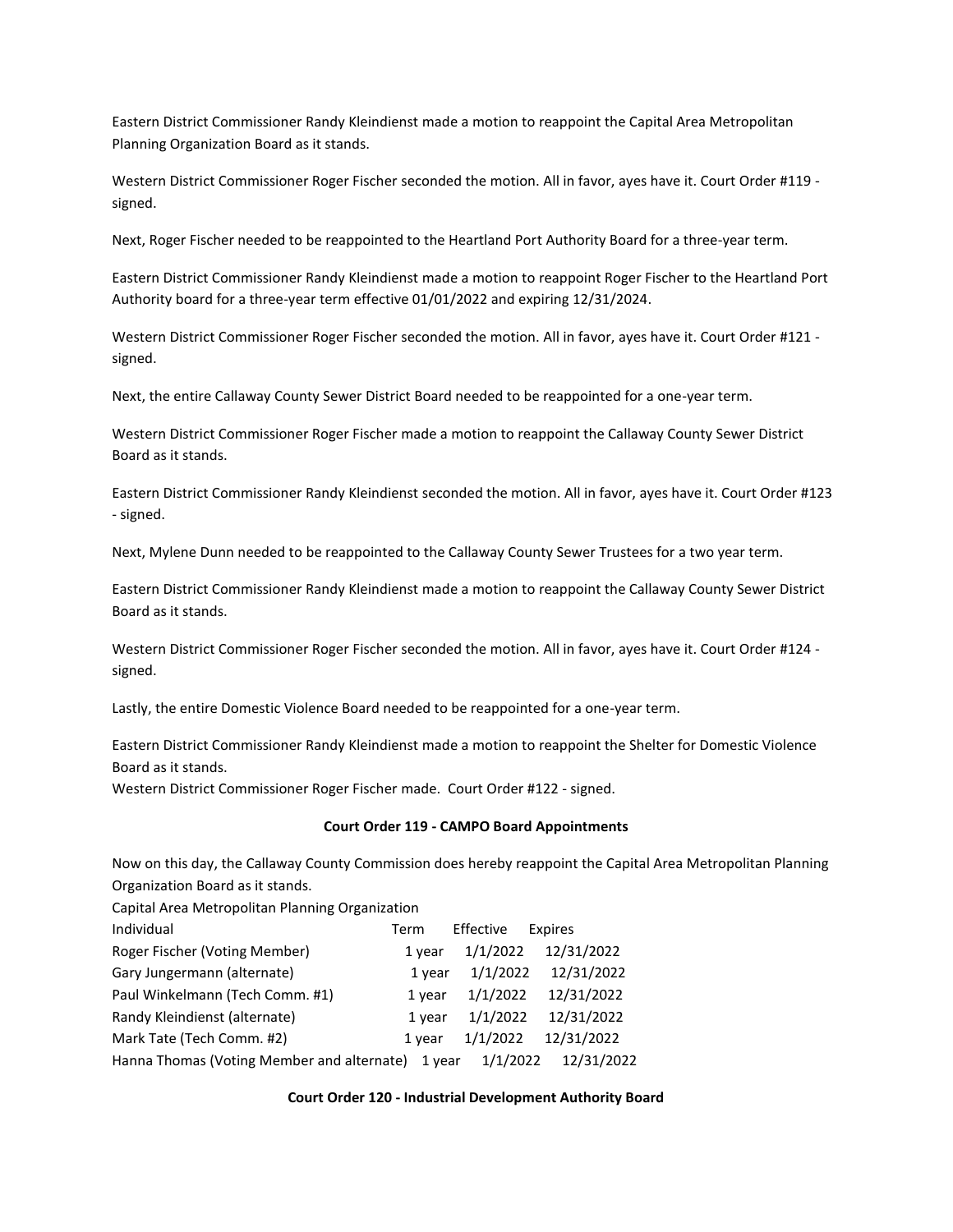Now on this day, the Callaway County Commission does hereby reappoint David McDaniel, John Bell and Thomas Howard the Industrial Development Authority Board for six year terms, effective 09/01/2021 and expiring 08/31/2027.

Industrial Development Authority Board

| Individual                                    | Term   | Effective | Expires   |
|-----------------------------------------------|--------|-----------|-----------|
| Charlie James                                 | 6 year | 9/1/2018  | 8/31/2024 |
| David Gilman                                  | 6 year | 9/1/2017  | 8/31/2023 |
| David McDaniel                                | 6 year | 9/1/2021  | 8/31/2027 |
| John Bell                                     | 6 year | 9/1/2021  | 8/31/2027 |
| Kim Barnes (fulfilling Mike Bouleware's term) | 6 year | 9/1/2020  | 8/31/2023 |
| <b>Thomas Howard</b>                          | 6 year | 9/1/2021  | 8/31/2027 |
| Julie Uhls                                    | 6 year | 9/1/2018  | 8/31/2024 |
|                                               |        |           |           |

#### **Court Order 121 - Reappoint Roger Fischer to the Heartland Port Authority board**

Now on this day, the Callaway County Commission does hereby reappoint Roger Fischer to the Heartland Port Authority board for a three year term effective 01/01/2022 and expiring 12/31/2024.

| Term   | Effective | <b>Expires</b> |
|--------|-----------|----------------|
| 3 year | 1/1/2021  | 12/31/2023     |
| 3 year | 1/1/2022  | 12/31/2024     |
| 3 year | 1/1/2020  | 12/31/2022     |
|        |           |                |

#### **Court Order 122 - Shelter for Domestic Violence Board**

Now on this day, the Callaway County Commission does hereby reappoint the Shelter for Domestic Violence Board as it stands.

Shelter for Domestic Violence Board

| Individual            | Term   | Effective             | Expires |
|-----------------------|--------|-----------------------|---------|
| Karen Rentschler      | 1 year | 01/01/2022 12/30/2022 |         |
| <b>Kellie Pontius</b> | 1 year | 01/01/2022 12/30/2022 |         |
| Tim Borman            | 1 year | 01/01/2022 12/30/2022 |         |
| Dr. Thomas Cooper     | 1 year | 01/01/2022 12/30/2022 |         |
| <b>Kelly Trigg</b>    | 1 year | 01/01/2022 12/30/2022 |         |

#### **Court Order 123 - Sewer District Board**

Now on this day, the Callaway County Commission does hereby reappoint the Callaway County Sewer District Board as it stands.

| Individual      | Term   | Effective | Expires    |
|-----------------|--------|-----------|------------|
| Suzanna Wolfe   | 1 year | 1/1/2022  | 12/31/2022 |
| Keith Edwards   | 1 year | 1/1/2022  | 12/31/2022 |
| Jason Bedsworth | 1 year | 1/1/2022  | 12/31/2022 |
| Gary Jungermann | 1 year | 1/1/2022  | 12/31/2022 |

**Court Order 124 - Mylene Dunn to Sewer District Trustees**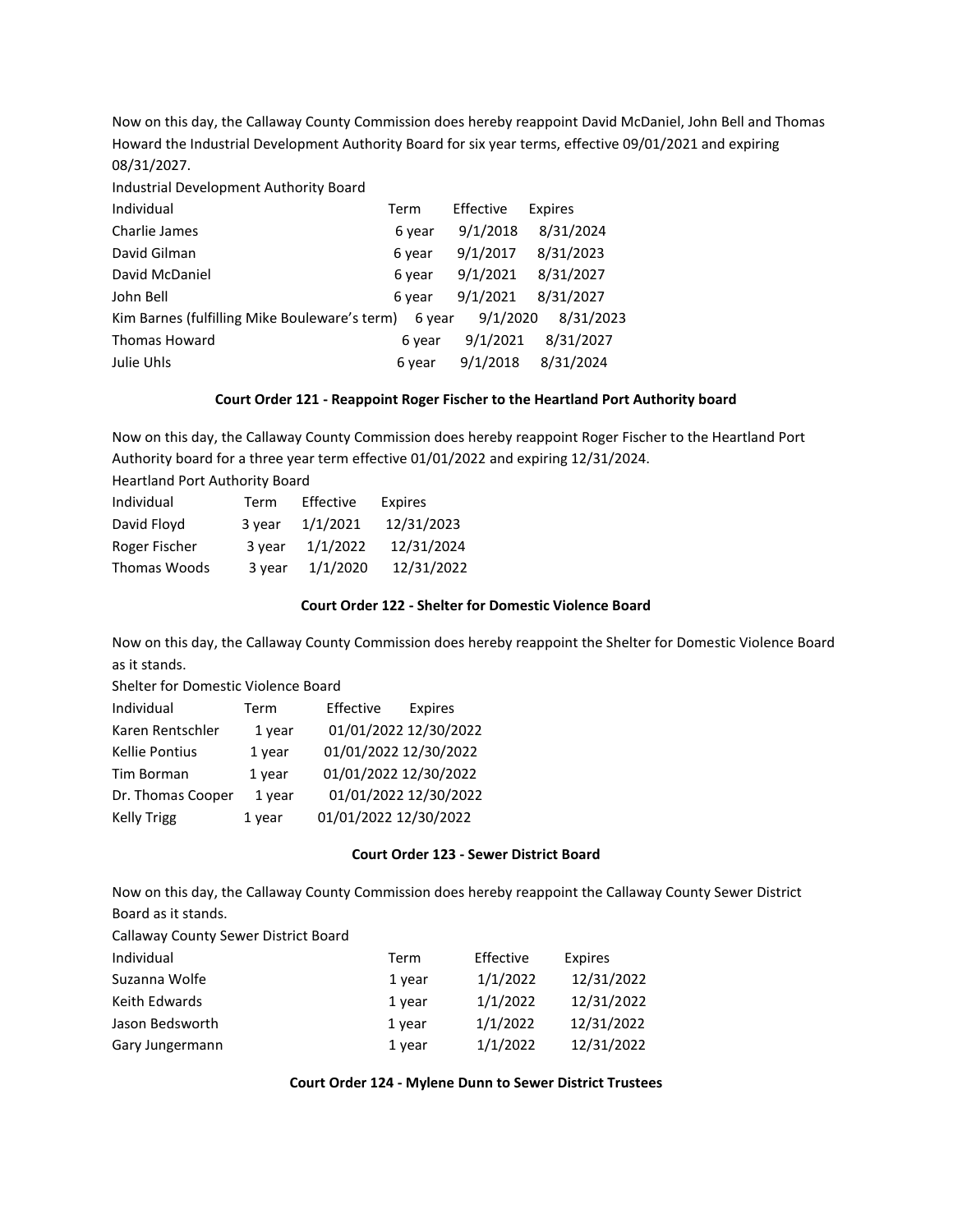Now on this day, the Callaway County Commission does hereby reappoint Mylene Dunn to the Callaway County Sewer District Trustees for a two year term effective 12/01/2021 and expiring 11/30/2023.

Callaway County Sewer District Trustees

| Term   | Effective | Expires    |
|--------|-----------|------------|
| 5 year | 12/1/2019 | 11/30/2024 |
| 4 year | 12/1/2019 | 11/30/2023 |
| 3 year | 12/1/2019 | 11/30/2022 |
| 2 year | 12/1/2021 | 11/30/2023 |
|        |           |            |

#### **Adjourn**

Ordered that the Commission adjourn until Friday, December 10, 2021.

Gary Jungermann **Roger Fischer** Randy Kleindienst Presiding Commissioner Western District Commissioner Eastern District Commissioner

# **Friday, December 10, 2021**

The Callaway County Commission met with the Presiding Commissioner Gary Jungermann, Eastern District Commissioner Randy Kleindienst, and Western District Commissioner Roger Fischer present.

\_\_\_\_\_\_\_\_\_\_\_\_\_\_\_\_\_\_\_\_\_\_\_\_\_ \_\_\_\_\_\_\_\_\_\_\_\_\_\_\_\_\_\_\_\_\_\_\_\_\_ \_\_\_\_\_\_\_\_\_\_\_\_\_\_\_\_\_\_\_\_\_\_\_\_\_\_

Business of a general nature was conducted on this day.

#### **Beam Signing Ceremony**

11:00 a.m.

The Callaway County Commission participated in a beam signing ceremony at the Callaway County Justice Center construction site with various other county elected officials.

#### **Adjourn**

Ordered that the Commission adjourn until Monday, December 13, 2021.

Gary Jungermann **Roger Fischer** Randy Kleindienst Presiding Commissioner Western District Commissioner Eastern District Commissioner

# **Monday, December 13, 2021**

The Callaway County Commission met with the Presiding Commissioner Gary Jungermann, Eastern District Commissioner Randy Kleindienst, and Western District Commissioner Roger Fischer present.

\_\_\_\_\_\_\_\_\_\_\_\_\_\_\_\_\_\_\_\_\_\_\_\_\_ \_\_\_\_\_\_\_\_\_\_\_\_\_\_\_\_\_\_\_\_\_\_\_\_\_ \_\_\_\_\_\_\_\_\_\_\_\_\_\_\_\_\_\_\_\_\_\_\_\_\_\_

Business of a general nature was conducted on this day.

**Fourth Quarter EMD meeting**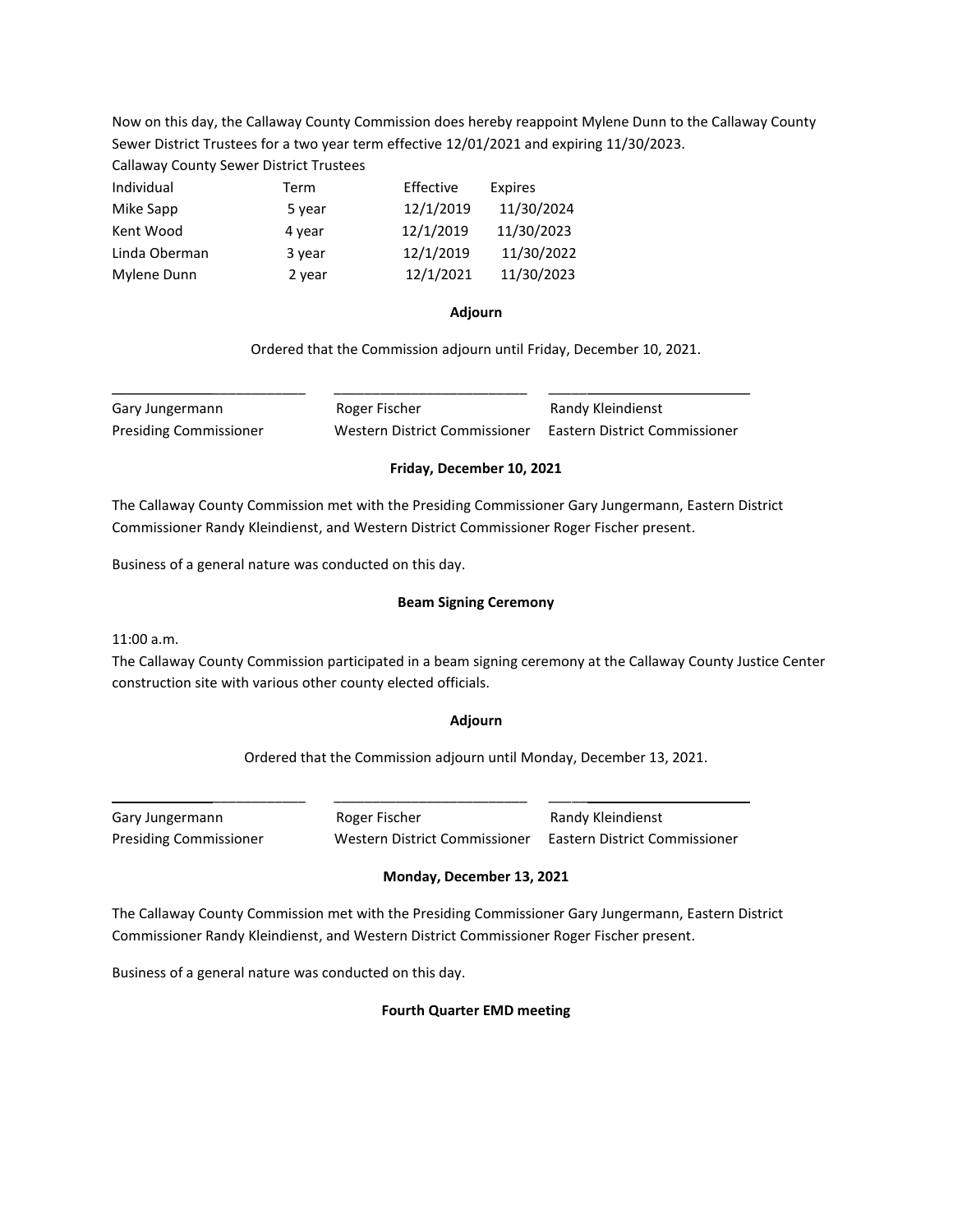11:00 a.m.

Presiding Commissioner Gary Jungermann participated in a fourth quarter EMD meeting at the Callaway County Energy Center.

# **Adjourn**

Ordered that the Commission adjourn until Tuesday, December 14, 2021.

Gary Jungermann **Roger Fischer** Randy Kleindienst Presiding Commissioner Western District Commissioner Eastern District Commissioner

# **Tuesday, December 14, 2021**

The Callaway County Commission met with the Presiding Commissioner Gary Jungermann, Eastern District Commissioner Randy Kleindienst, and Western District Commissioner Roger Fischer present.

\_\_\_\_\_\_\_\_\_\_\_\_\_\_\_\_\_\_\_\_\_\_\_\_\_ \_\_\_\_\_\_\_\_\_\_\_\_\_\_\_\_\_\_\_\_\_\_\_\_\_ \_\_\_\_\_\_\_\_\_\_\_\_\_\_\_\_\_\_\_\_\_\_\_\_\_\_

Business of a general nature was conducted on this day.

# **Little Dixie Meeting**

8:30 a.m.

The Callaway County Commission met with Little Dixie at the Callaway County Justice Center to discuss IT issues.

# **EDAC Meeting**

9:00 a.m. Western District Commissioner Roger Fischer attended an EDAC meeting.

# **Little Dixie Meeting**

9:00 a.m. The Callaway County Commission met with Little Dixie at the Callaway County Justice Center to discuss IT issues.

# **Health Department Meeting**

12:00 p.m.

The Callaway County Commission met with Callaway County Health Department staff to introduce the new Callaway County Health Department Administrator.

# **Potential New Hire Meeting**

1:30 p.m.

The Callaway Count Commission met with Leah Laramore, Callaway County Human Resources Director and Karen Rentschler, Callaway County Auditor to discuss an additional employee for the Auditor's office who would handle ARPA funds and Grants.

**Wall Street**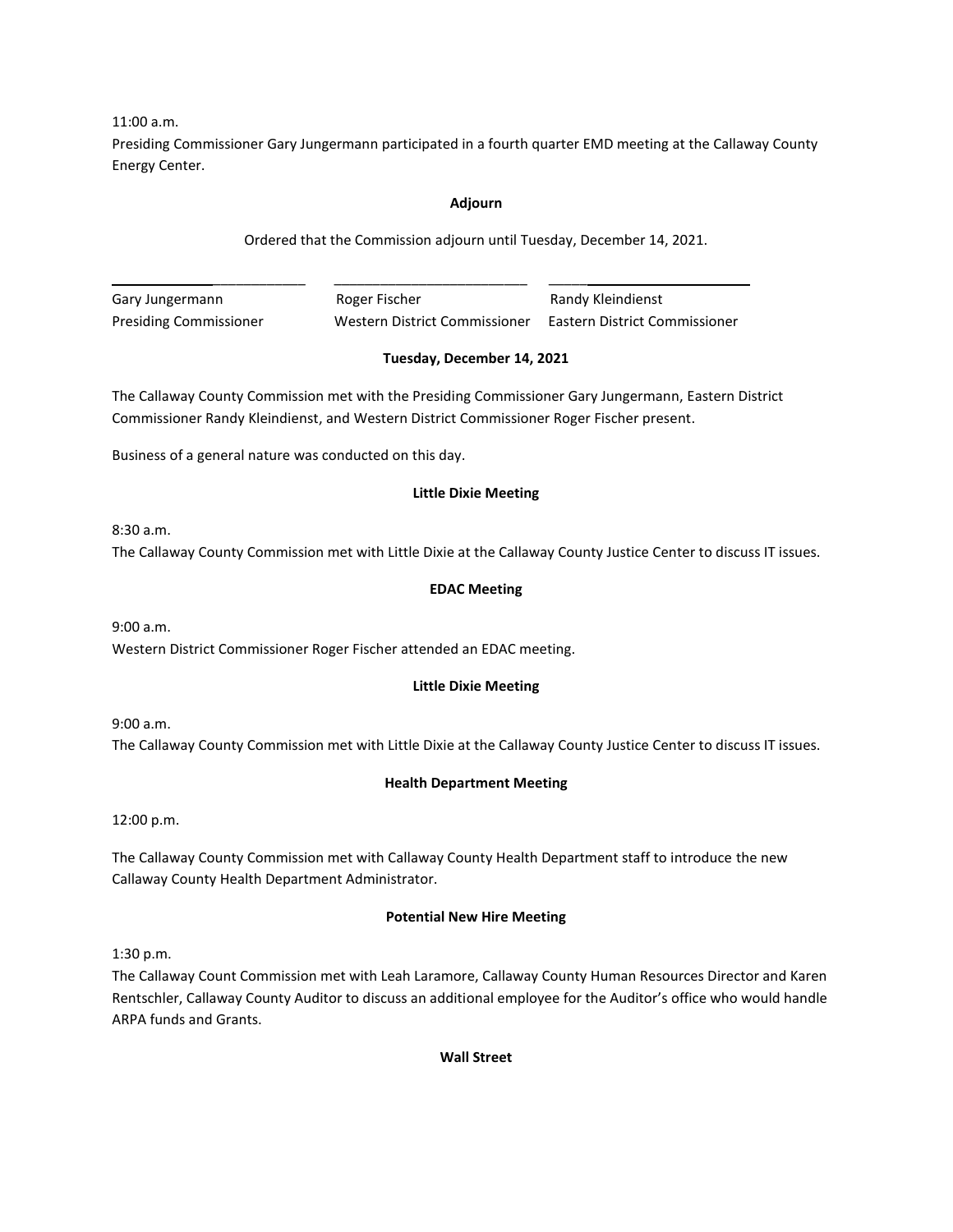2:00 p.m.

The Callaway County Commission met with Leah Laramore, Callaway County Human Resources Director and Karen Rentschler, Callaway County Auditor and representatives from Wall Street and MedPay present via conference call.

The group reviewed a spreadsheet presented by Wall Street and discussed the county health insurance.

Eastern District Commissioner Randy Kleindienst made a motion to go into closed session.

Western District Commissioner Roger Fischer seconded the motion.

Roll Call Vote:

Commissioner Fischer – Yes Commissioner Kleindienst – Yes Commissioner Jungermann – Yes

Eastern District Commissioner Randy Kleindienst made a motion to go into open session.

Western District Commissioner Roger Fischer seconded the motion.

Roll Call Vote:

Commissioner Fischer – Yes Commissioner Kleindienst – Yes Commissioner Jungermann – Yes

Western District Commissioner Roger Fischer made a motion to renew stop loss coverage with Companion Life for 2022.

Eastern District Commissioner Randy Kleindienst seconded the motion.

Meeting adjourned.

#### **Chamber Afterhours**

5:00 p.m.

Presiding Commissioner Gary Jungermann attended the Callaway Chamber of Commerce

#### **Adjourn**

\_\_\_\_\_\_\_\_\_\_\_\_\_\_\_\_\_\_\_\_\_\_\_\_\_ \_\_\_\_\_\_\_\_\_\_\_\_\_\_\_\_\_\_\_\_\_\_\_\_\_ \_\_\_\_\_\_\_\_\_\_\_\_\_\_\_\_\_\_\_\_\_\_\_\_\_\_

Ordered that the Commission adjourn until Tuesday, December 15, 2021.

Gary Jungermann **Roger Fischer** Randy Kleindienst Presiding Commissioner Western District Commissioner Eastern District Commissioner

#### **Wednesday, December 15, 2021**

The Callaway County Commission met with the Presiding Commissioner Gary Jungermann, Eastern District Commissioner Randy Kleindienst, and Western District Commissioner Roger Fischer present.

Business of a general nature was conducted on this day.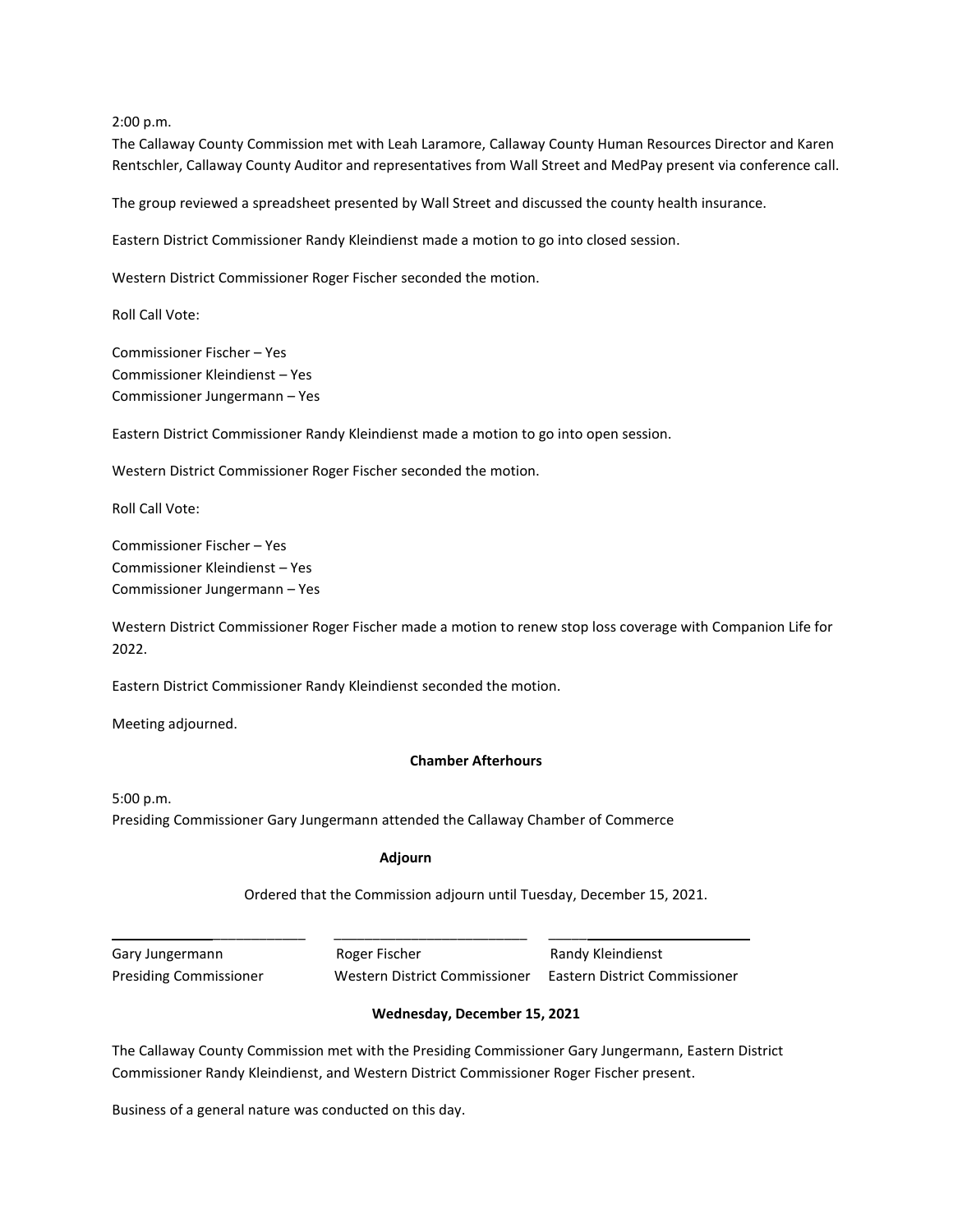#### **Port Meeting**

8:00 a.m.

Western District Commissioner Roger Fischer attended a port meeting in Jefferson City, MO.

#### **Soil & Water**

9:00 a.m.

The Callaway County Commission attended a Soil & Water meeting in the meeting room at the Callaway County Health Department.

#### **Budget Meeting**

10:00 a.m.

The Callaway County Commission met with Karen Rentschler, Callaway County Auditor to discuss the 2022 budget.

**TAC**

1:30 p.m.

Presiding Commissioner Gary Jungermann attended an TAC meeting at the Cole County Fire Protection Headquarters in Jefferson City, MO.

**RPC** 

4:00 p.m.

Presiding Commissioner Gary Jungermann attended an RPC meeting Cole County Fire Protection Headquarters in Jefferson City, MO.

#### **Adjourn**

#### Ordered that the Commission adjourn until Thursday, December 16, 2021.

\_\_\_\_\_\_\_\_\_\_\_\_\_\_\_\_\_\_\_\_\_\_\_\_\_ \_\_\_\_\_\_\_\_\_\_\_\_\_\_\_\_\_\_\_\_\_\_\_\_\_ \_\_\_\_\_\_\_\_\_\_\_\_\_\_\_\_\_\_\_\_\_\_\_\_\_\_

Gary Jungermann **Roger Fischer** Randy Kleindienst Presiding Commissioner Western District Commissioner Eastern District Commissioner

#### **Thursday, December 16, 2021**

The Callaway County Commission met with the Presiding Commissioner Gary Jungermann, Eastern District Commissioner Randy Kleindienst, and Western District Commissioner Roger Fischer present.

Business of a general nature was conducted on this day.

#### **Local Law Enforcement Block Grant Application**

9:00 a.m.

Presiding Commissioner Gary Jungermann and Eastern District Commissioner Randy Kleindienst met with Clay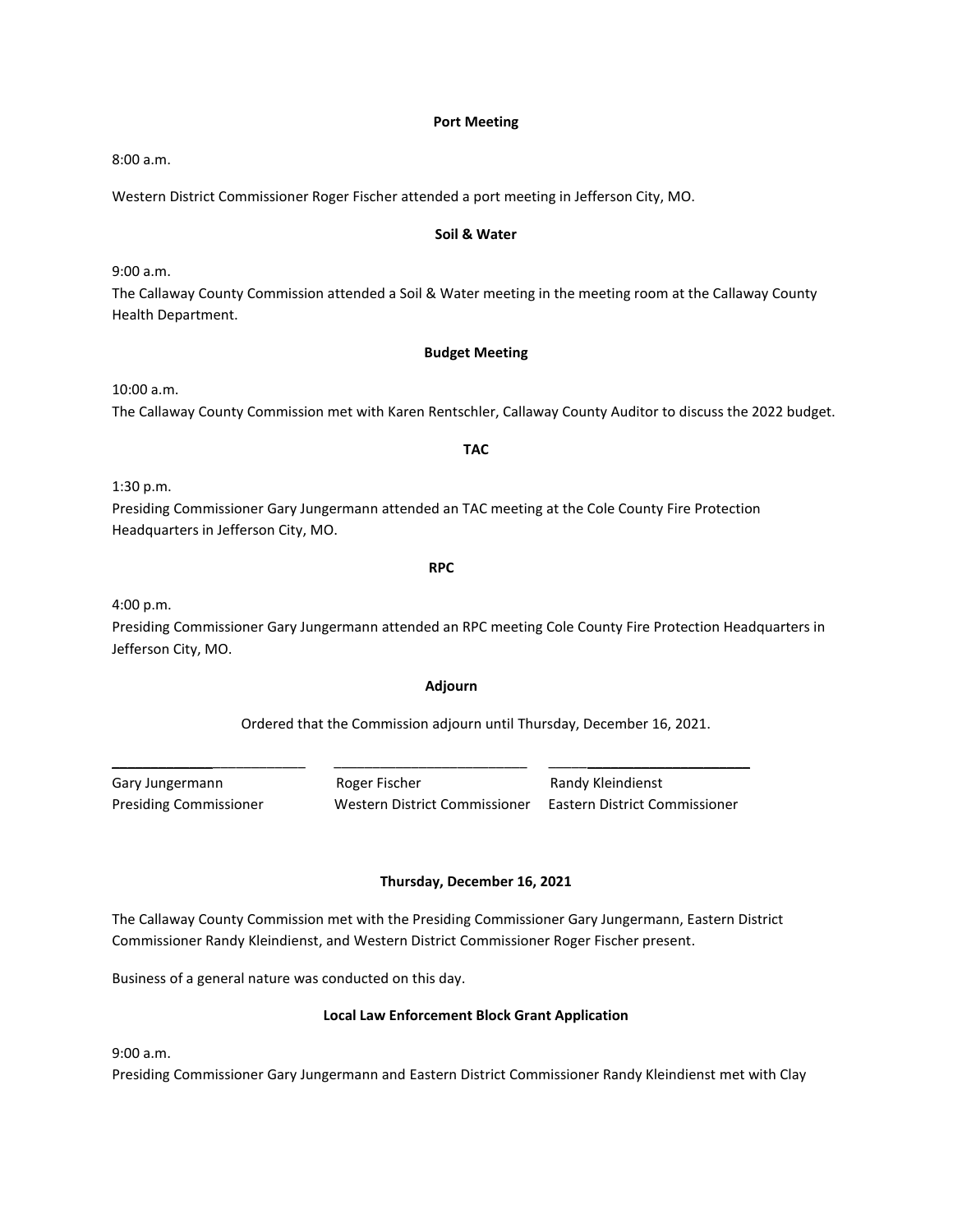Chism, Callaway County Sheriff to discuss the 2021 Local Law Enforcement Block grant (LLEBG). Jordan McDow was present representing the Callaway County Clerk's office.

Sheriff Chism explained the LLEB is a Federal Department of Justice grant for officer safety related equipment, the funds are available until February 2022 and he is applying for four partition units for four patrol vehicles in the amount of \$7,068.56.

Eastern District Commissioner Randy Kleindienst made a motion to approve Clay Chism, Callaway County Sheriff to apply for the 2021 LLEBG which is distributed in 2022 in the amount of \$7,068.56 for four partitions and authorize Clay Chism, Callaway County Sheriff and Presiding Commissioner Gary Jungermann to sign on behalf of the county.

Presiding Commissioner Gary Jungermann seconded the motion. All in favor, ayes have it.

# **Port Meeting**

9:00 a.m. Western District Commissioner Roger Fischer attended a port meeting in Jefferson City, MO.

# **Port Meeting**

2:00 p.m. Western District Commissioner Roger Fischer attended a port meeting in Jefferson City, MO.

# **Adjourn**

Ordered that the Commission adjourn until Friday, December 17, 2021.

| Gary Jungermann               | Roger Fischer                 | Randy Kleindienst             |
|-------------------------------|-------------------------------|-------------------------------|
| <b>Presiding Commissioner</b> | Western District Commissioner | Eastern District Commissioner |

# **Friday, December 17, 2021**

The Callaway County Commission met with the Presiding Commissioner Gary Jungermann, Eastern District Commissioner Randy Kleindienst, and Western District Commissioner Roger Fischer present.

Business of a general nature was conducted on this day.

# **Vendor Checks Issued**

The Callaway County Clerk issued vendor checks in the amount of \$719,440.37.

# **Port Meeting**

8:00 a.m.

Western District Commissioner Roger Fischer attended a port meeting in St. Louis, MO.

# **Budget Meeting**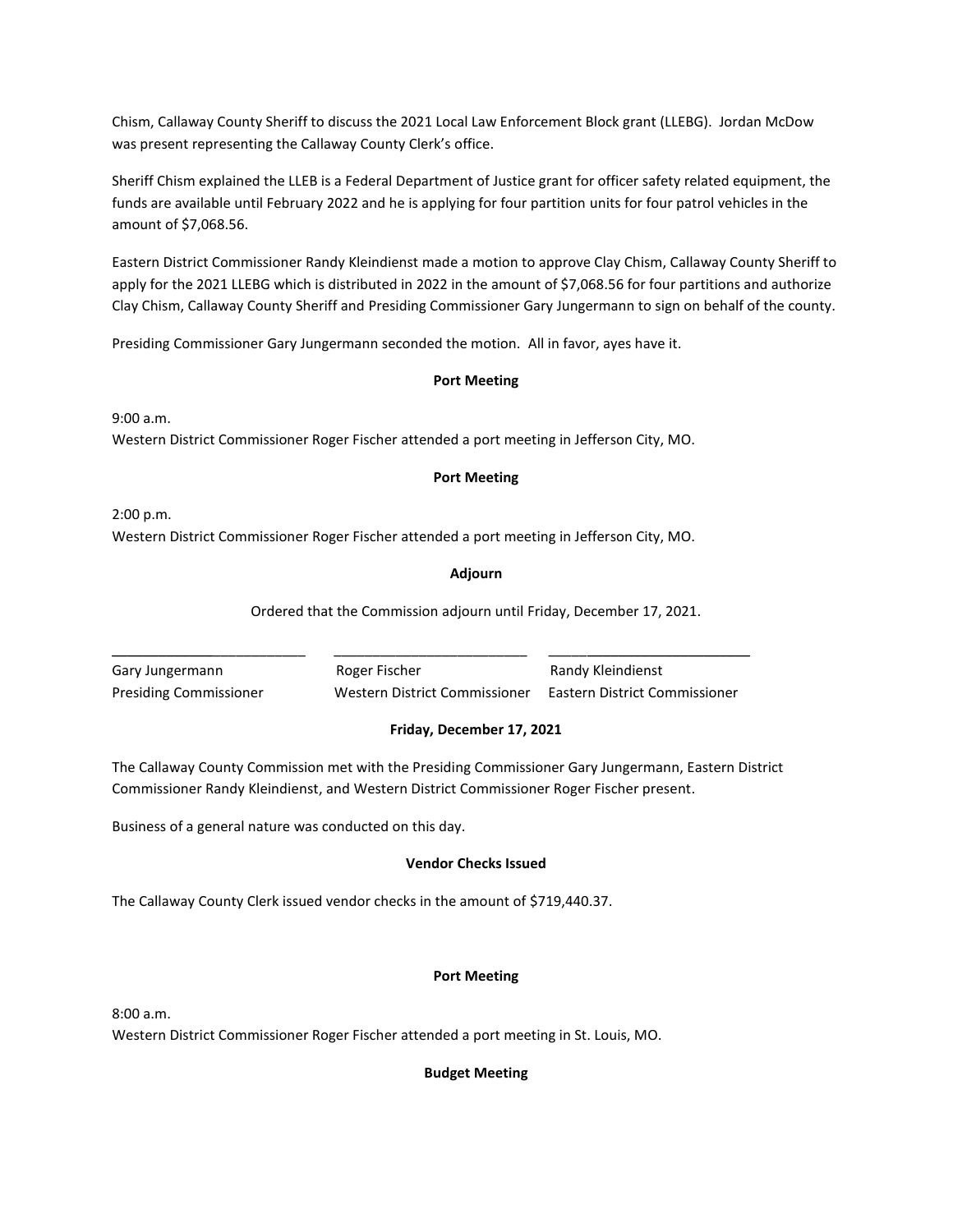9:00 a.m.

The Callaway County Commission met with Karen Rentschler, Callaway County Auditor to discuss the 2022 budget.

# **Adjourn**

Ordered that the Commission adjourn until Monday, December 20, 2021.

\_\_\_\_\_\_\_\_\_\_\_\_\_\_\_\_\_\_\_\_\_\_\_\_\_ \_\_\_\_\_\_\_\_\_\_\_\_\_\_\_\_\_\_\_\_\_\_\_\_\_ \_\_\_\_\_\_\_\_\_\_\_\_\_\_\_\_\_\_\_\_\_\_\_\_\_\_ Gary Jungermann **Roger Fischer** Randy Kleindienst Presiding Commissioner Western District Commissioner Eastern District Commissioner

# **Monday, December 20, 2021**

The Callaway County Commission met with the Presiding Commissioner Gary Jungermann, Eastern District Commissioner Randy Kleindienst, and Western District Commissioner Roger Fischer present.

Business of a general nature was conducted on this day.

# **2022 MOPERM Insurance**

9:00 a.m.

The Callaway County Commission met to discuss the 2022 MOPERM insurance. Jordan McDow was present representing the Callaway County Clerk's office.

The group discussed the renewal package from MOPERM for liability insurance.

Eastern District Commissioner Randy Kleindienst made a motion to approve the 2022 MOPERM liability insurance.

Western District Commissioner Roger Fischer seconded the motion. All in favor, ayes have it, court order 111 signed.

# **Court Order 111, MOPERM 2022-2023**

Now on this day, the Callaway County Commission does hereby accept the 2022 liability insurance renewal proposal as presented by Missouri Public Entity Risk Management Fund (MOPERM) for the 2022/2023 policy term in the amount of \$445,602.00 and authorize Presiding Commissioner Gary Jungermann to sign any necessary documents on behalf of the county.

# **Citizen Visit**

10:30 a.m.

Laura Baldwin stopped by to visit with the Commission to discuss various personal issues.

# **Audrain County Meeting**

5:30 p.m.

Presiding Commissioner Gary Jungermann attended a meeting with DNR at the Audrain County Courthouse in Mexico, MO.

**Adjourn**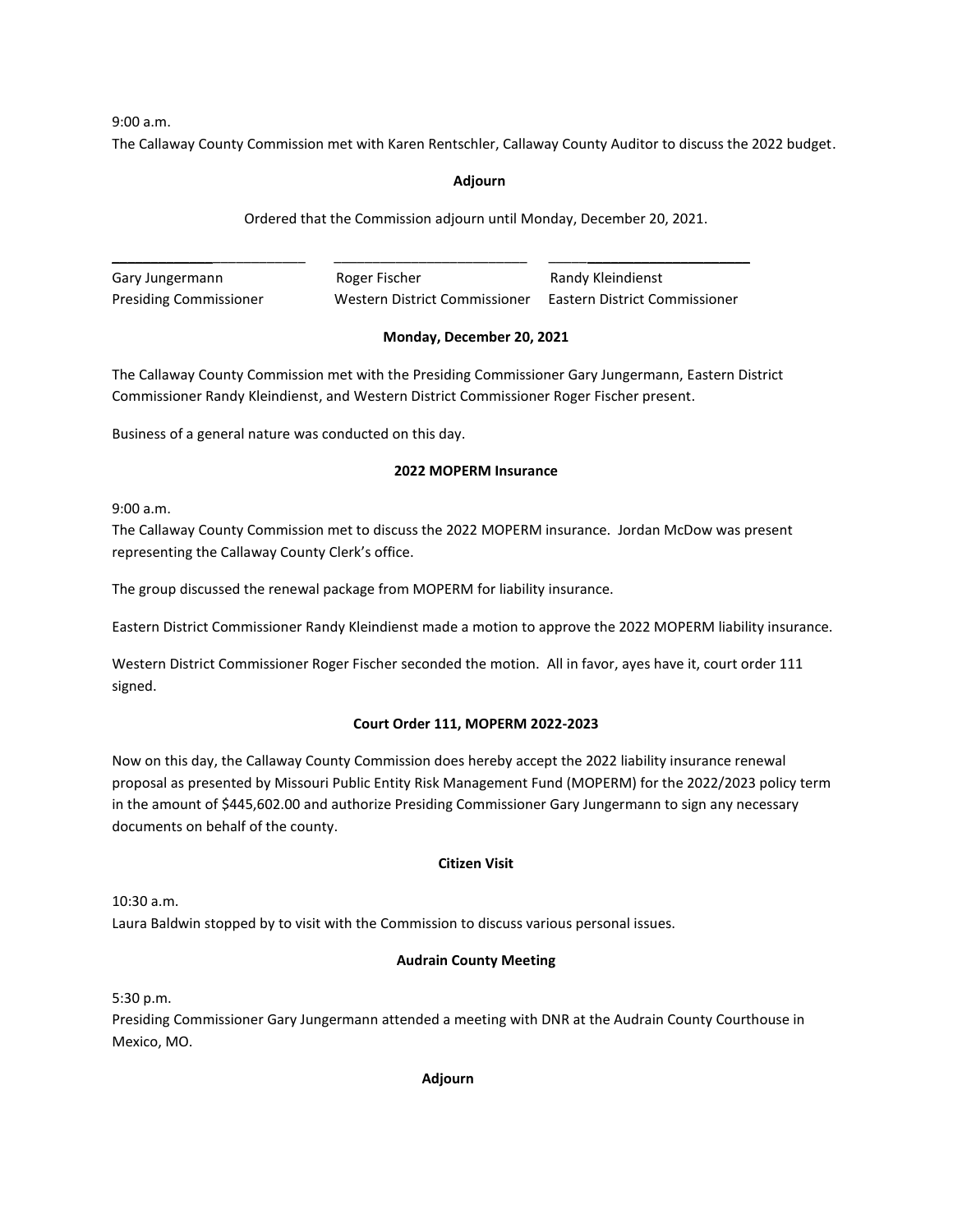# Ordered that the Commission adjourn until Tuesday, December 21, 2021.

Gary Jungermann **Roger Fischer** Randy Kleindienst Presiding Commissioner Western District Commissioner Eastern District Commissioner

The Callaway County Commission met with the Presiding Commissioner Gary Jungermann, Eastern District Commissioner Randy Kleindienst, and Western District Commissioner Roger Fischer present.

\_\_\_\_\_\_\_\_\_\_\_\_\_\_\_\_\_\_\_\_\_\_\_\_\_ \_\_\_\_\_\_\_\_\_\_\_\_\_\_\_\_\_\_\_\_\_\_\_\_\_ \_\_\_\_\_\_\_\_\_\_\_\_\_\_\_\_\_\_\_\_\_\_\_\_\_\_

Business of a general nature was conducted on this day.

#### **Little Dixie Meeting**

**Tuesday, December 21, 2021**

10:30 a.m.

The Callaway County Commission attended a meeting with Little Dixie Construction at the Callaway County Justice Center construction site.

# **Public Hearing – 2022 Budget**

1:00 p.m.

The Callaway County Commission met with Karen Rentschler, Callaway County Auditor to discuss the 2022 budget. Also in attendance at this meeting were Debra Winter, Callaway County Purchasing; Clay Chism, Callaway County Sheriff; and Darryl Maylee, Callaway County Sheriff's office. Jordan McDow was present representing the Callaway County Clerk's office.

The final budget included ARPA funding with the revenue being \$35,829,688.00 and the expenses being \$35,216,735.00.

Western District Commissioner Roger Fischer made a motion to approve the 2022 budget with the anticipated revenue \$35,829,688.00 and expenses \$35,216,735.00

Eastern District Commissioner Randy Kleindienst seconded the motion. All in favor, ayes have it. Court Order #125 signed.

## **Court Order 125 – 2022 Budget**

Now on this day, the Callaway County Commission does hereby approve the 2022 budget with the anticipated revenue \$35,829,688.00 and expenses \$35,216,735.00.

#### **Port Meeting**

2:00 p.m.

Western District Commissioner Roger Fischer attended a port meeting in Jefferson City, MO.

#### **Adjourn**

Ordered that the Commission adjourn until Wednesday, December 22, 2021.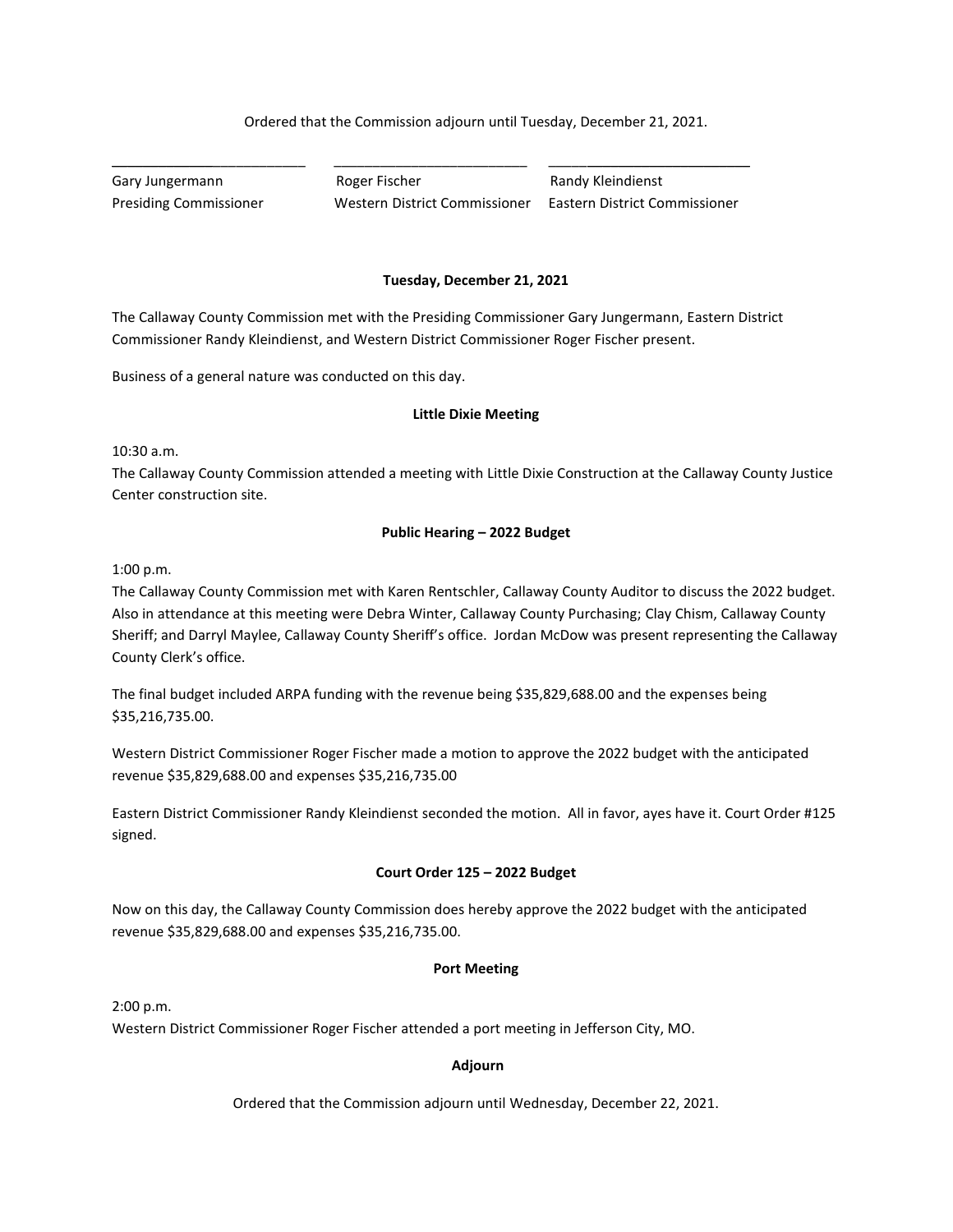Gary Jungermann **Roger Fischer** Randy Kleindienst Presiding Commissioner Western District Commissioner Eastern District Commissioner

# **Wednesday, December 22, 2021**

The Callaway County Commission met with the Presiding Commissioner Gary Jungermann, Eastern District Commissioner Randy Kleindienst, and Western District Commissioner Roger Fischer present.

\_\_\_\_\_\_\_\_\_\_\_\_\_\_\_\_\_\_\_\_\_\_\_\_\_ \_\_\_\_\_\_\_\_\_\_\_\_\_\_\_\_\_\_\_\_\_\_\_\_\_ \_\_\_\_\_\_\_\_\_\_\_\_\_\_\_\_\_\_\_\_\_\_\_\_\_\_

Business of a general nature was conducted on this day.

# **Silent Bid**

9:00 a.m.

The Callaway County Commission met to open silent bids for a 2011, Ford F-150. Robin Burch, Callaway County Building & Grounds was also present for this meeting. Jordan McDow was present representing the Callaway County Clerk's office.

The 2011 Ford F-150 4x4 needs work, will be sold as is, has no warranty, must be picked up and payment is due at the time of pick up via money order or certified check.

Two bids were received: Ringwood Motors in the amount of \$1,280.00 and Robin Burch in the amount of \$500.00.

Western District Commissioner Roger Fischer made a motion to award the 2011 Ford F-150 4x4 to Ringwood Motors for the amount of \$1,280.00.

Eastern District Commissioner Randy Kleindienst seconded the motion.

# **Legal Counsel/New Bloomfield School**

9:30 a.m.

Presiding Commissioner Gary Jungermann met with county legal counsel via telephone and representatives from the New Bloomfield school district.

# **Adjourn**

Ordered that the Commission adjourn until Tuesday, December 23, 2021.

Gary Jungermann **Roger Fischer** Randy Kleindienst Presiding Commissioner Western District Commissioner Eastern District Commissioner

# **Thursday, December 23, 2021**

The Callaway County Commission met with the Presiding Commissioner Gary Jungermann, Eastern District Commissioner Randy Kleindienst, and Western District Commissioner Roger Fischer present.

\_\_\_\_\_\_\_\_\_\_\_\_\_\_\_\_\_\_\_\_\_\_\_\_\_ \_\_\_\_\_\_\_\_\_\_\_\_\_\_\_\_\_\_\_\_\_\_\_\_\_ \_\_\_\_\_\_\_\_\_\_\_\_\_\_\_\_\_\_\_\_\_\_\_\_\_\_

Business of a general nature was conducted on this day.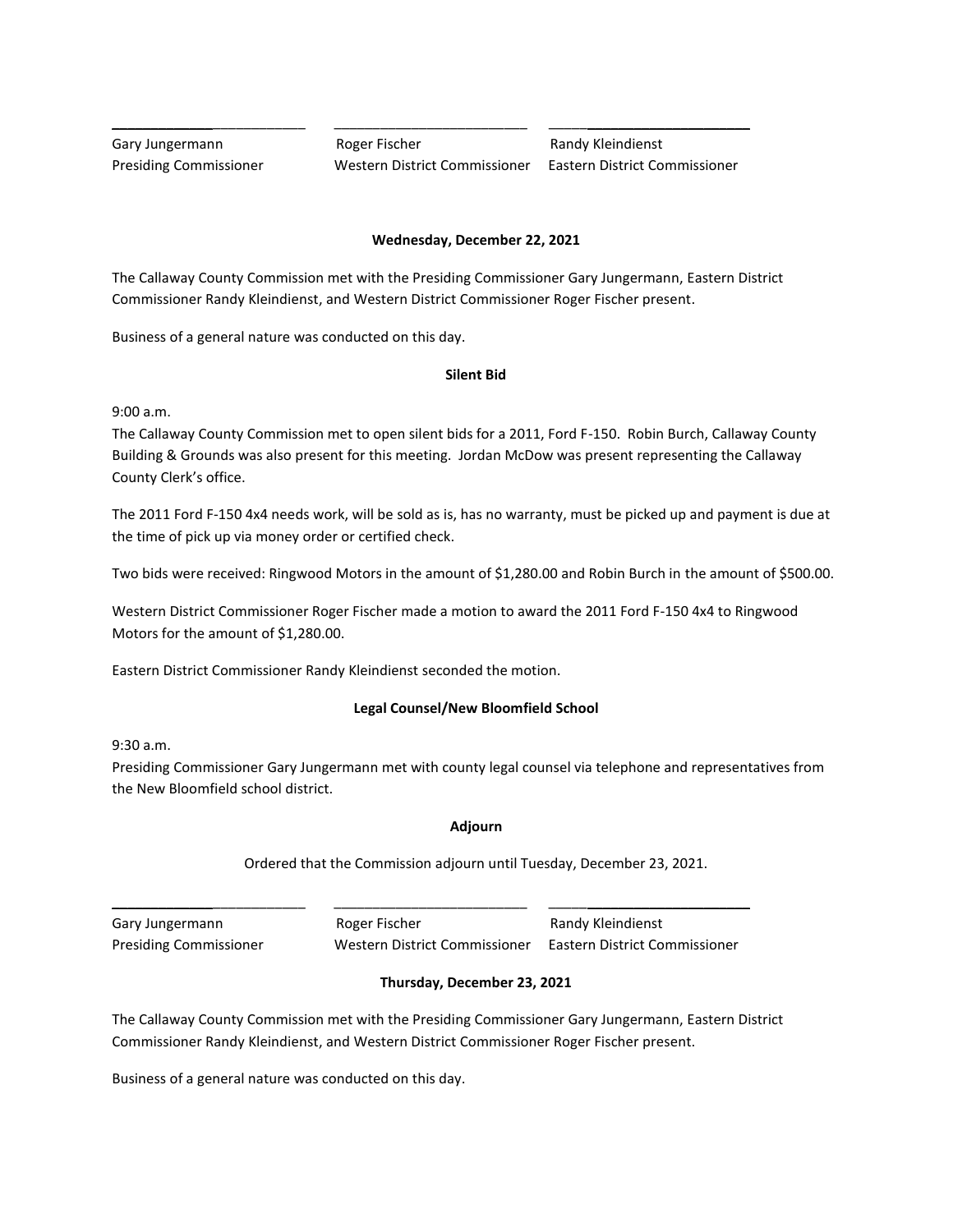#### **Vendor Checks Issued**

The Callaway County Clerk issued vendor checks in the amount of \$60,825.44..

# **WIC Bulletin Board**

9:20 a.m.

Presiding Commissioner Gary Jungermann and Western District Commissioner Roger Fischer met with Sharon Lynch, Callaway County Health Department to discuss a WIC Billboard. Jordan McDow was present representing the Callaway County Clerk's office.

The billboard is a 12x40 Lamar billboard that promotes WIC. For one year, the cost will be \$5,240.00 billed monthly.

Western District Commissioner Roger Fischer made a motion to enter into contract with Lamar for highway signs dedicated with WIC advertisement in the amount of \$5,240.00 billed monthly.

Presiding Commissioner Gary Jungermann seconded the motion. All in favor, ayes have it. Court Order #116 signed.

#### **Court Order 127 - WIC Lamar Highway sign – Billboard**

Now on this day, the Callaway County Commission does hereby approve the Lamar contract #3738961 for highway signs dedicated to WIC (Special Supplemental Nutrition Program for Women, Infants and Children) advertisement for the Callaway County Health Department in the amount of \$5,240.00 to be paid out of the WIC (Special Supplemental Nutrition Program for Women, Infants and Children) fund and authorize Sharon Lynch, Callaway County Health Department Administrator and Presiding Commissioner Gary Jungermann to sign on behalf of the county

#### **Adjourn**

Ordered that the Commission adjourn until Monday, December 27, 2021. In observance of Christmas, the Callaway County Courthouse will be closed Friday, December 24, 2021.

Gary Jungermann **Roger Fischer Randy Kleindienst** Randy Kleindienst

\_\_\_\_\_\_\_\_\_\_\_\_\_\_\_\_\_\_\_\_\_\_\_\_\_ \_\_\_\_\_\_\_\_\_\_\_\_\_\_\_\_\_\_\_\_\_\_\_\_\_ \_\_\_\_\_ABSENT\_\_\_\_\_\_\_\_\_\_\_\_\_\_\_ Presiding Commissioner Western District Commissioner Eastern District Commissioner

#### **Monday, December 27, 2021**

The Callaway County Commission met with the Presiding Commissioner Gary Jungermann and Western District Commissioner Roger Fischer present and Eastern District Commissioner Randy Kleindienst absent.

Business of a general nature was conducted on this day.

#### **Adjourn**

Ordered that the Commission adjourn until Tuesday, December 28, 2021.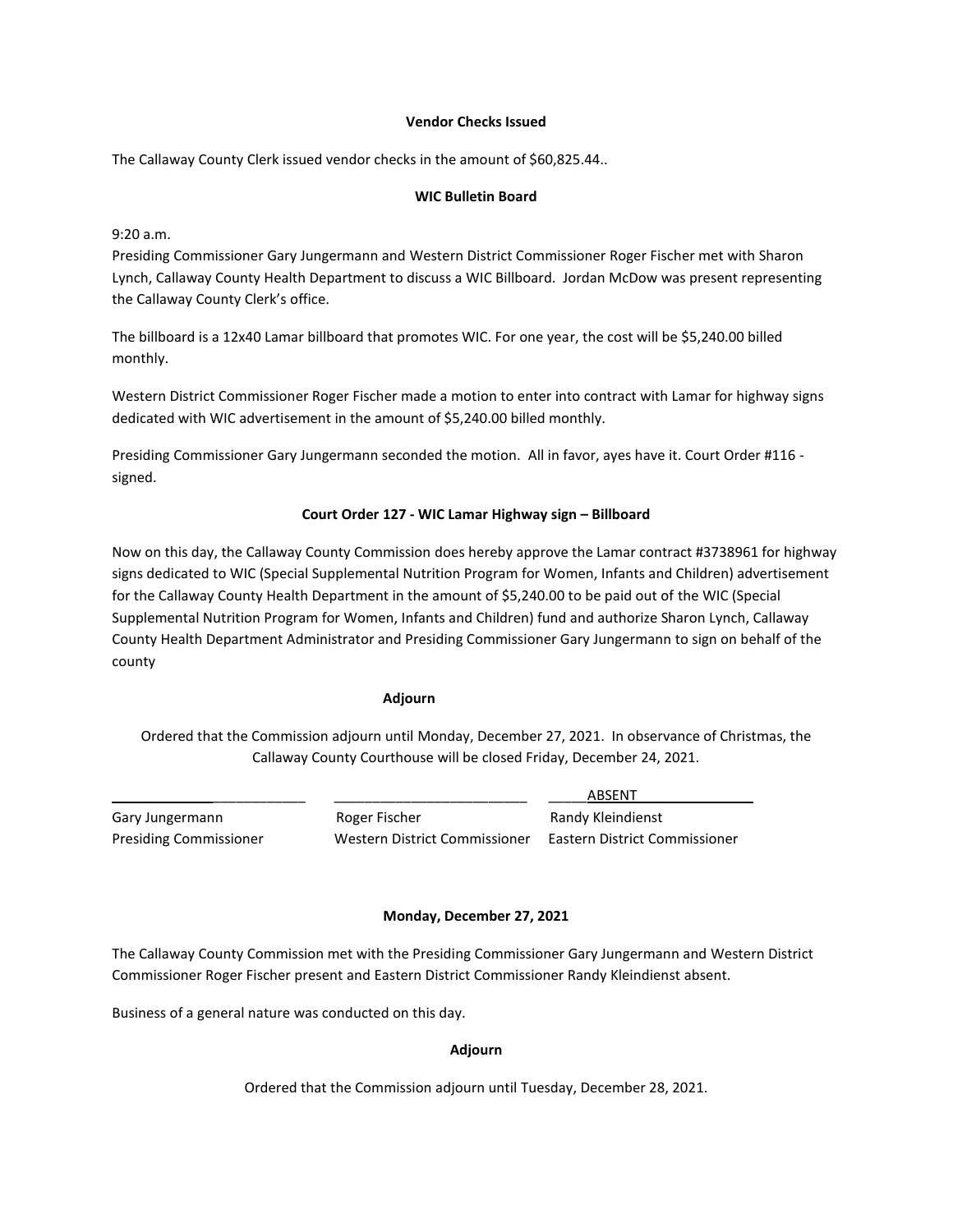Gary Jungermann **Roger Fischer** Randy Kleindienst

\_\_\_\_\_\_\_\_\_\_\_\_\_\_\_\_\_\_\_\_\_\_\_\_\_ \_\_\_\_\_\_\_\_\_\_\_\_\_\_\_\_\_\_\_\_\_\_\_\_\_ \_\_\_\_\_ABSENT\_\_\_\_\_\_\_\_\_\_\_\_\_\_\_

Presiding Commissioner Western District Commissioner Eastern District Commissioner

# **Tuesday, December 28, 2021**

The Callaway County Commission met with the Presiding Commissioner Gary Jungermann and Western District Commissioner Roger Fischer present and Eastern District Commissioner Randy Kleindienst absent.

Business of a general nature was conducted on this day.

# **Adjourn**

Ordered that the Commission adjourn until Wednesday, December 29, 2021.

\_\_\_\_\_\_\_\_\_\_\_\_\_\_\_\_\_\_\_\_\_\_\_\_\_ \_\_\_\_\_\_\_\_\_\_\_\_\_\_\_\_\_\_\_\_\_\_\_\_\_ \_\_\_\_\_ABSENT\_\_\_\_\_\_\_\_\_\_\_\_\_\_\_

Gary Jungermann **Roger Fischer** Randy Kleindienst Presiding Commissioner Western District Commissioner Eastern District Commissioner

# **Wednesday, December 29, 2021**

The Callaway County Commission met with the Presiding Commissioner Gary Jungermann and Western District Commissioner Roger Fischer present and Eastern District Commissioner Randy Kleindienst absent.

Business of a general nature was conducted on this day.\

# **Adjourn**

Ordered that the Commission adjourn until Thursday, December 30, 2021.

\_\_\_\_\_\_\_\_\_\_\_\_\_\_\_\_\_\_\_\_\_\_\_\_\_ \_\_\_\_\_\_\_\_\_\_\_\_\_\_\_\_\_\_\_\_\_\_\_\_\_ \_\_\_\_\_ABSENT\_\_\_\_\_\_\_\_\_\_\_\_\_\_\_ Gary Jungermann **Roger Fischer** Randy Kleindienst Presiding Commissioner Western District Commissioner Eastern District Commissioner

# **Thursday, December 30, 2021**

The Callaway County Commission met with the Presiding Commissioner Gary Jungermann, Eastern District Commissioner Randy Kleindienst, and Western District Commissioner Roger Fischer present.

Business of a general nature was conducted on this day.

# **2021 Purchase Orders**

 $9:00 a.m.$ 

The Callaway County Commission met with Karen Rentschler, Callaway County Auditor, and Debra Winter, Callaway County Purchasing, to discuss the encumbrance of the 2021 purchase orders.

There are twenty purchase orders in the amount of \$74,377.96. The group briefly discussed a few of the purchase orders and why they needed to be carried over into 2022.